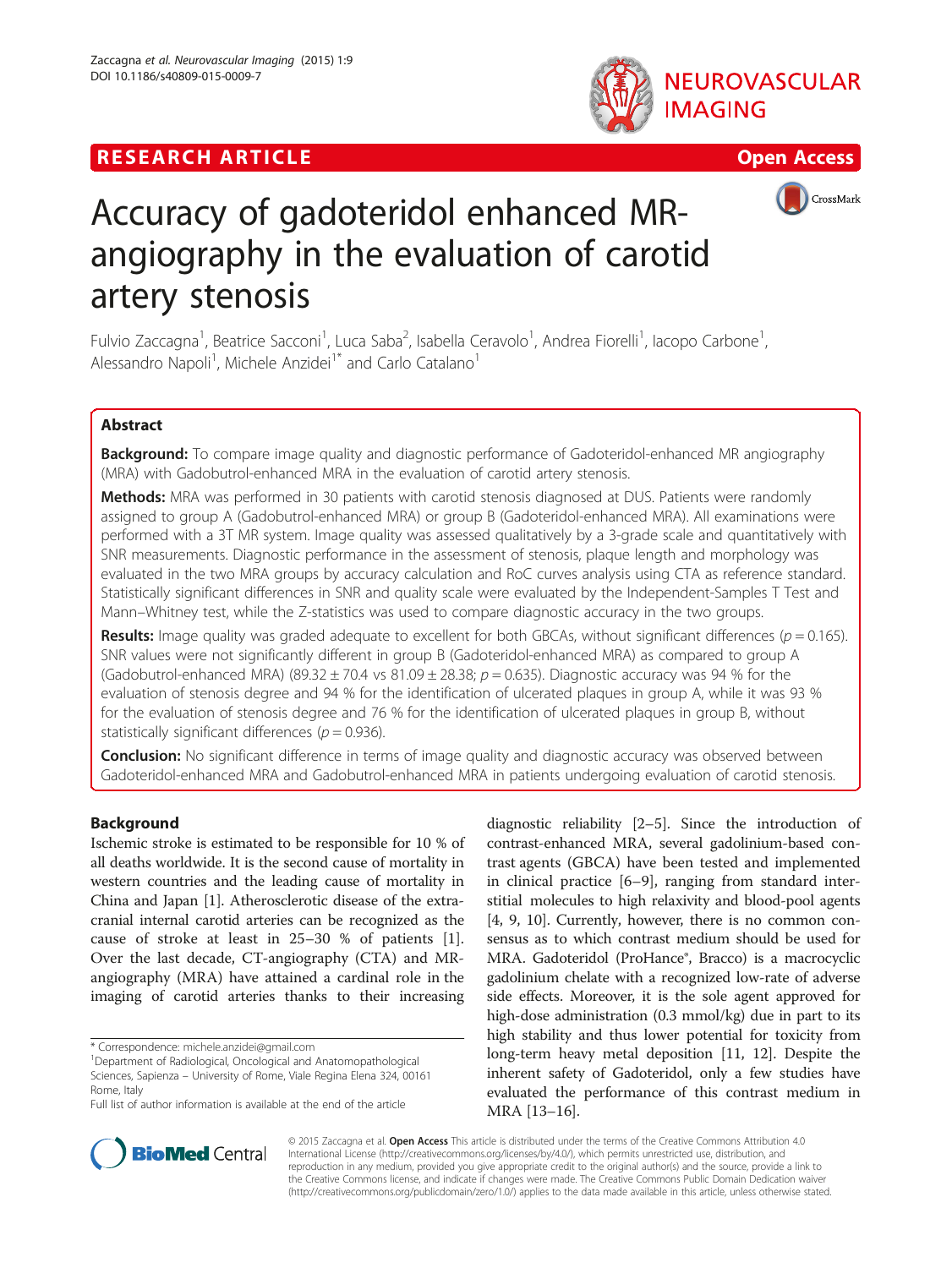The purpose of this study was to prospectively compare the image quality and diagnostic performance of Gadoteridol enhanced MRA with that of Gadobutrol (Gadovist®, Bayer) enhanced MRA in the evaluation of carotid artery stenosis, using CTA as reference standard.

## Methods

## Patient population

Between November 2013 and February 2015, 30 consecutive patients (19 men, 11 women; mean age  $71.96 \pm 7.6$ , age range 51–76 years) with confirmed internal carotid artery (ICA) stenosis were enrolled. Institutional Review Board (IRB) (Sapienza - University of Rome) and patient informed consent were obtained. For a patient to be included confirmation of at least one of the following criteria was needed:

- 1. Doppler-ultrasonography (DUS) showing a hemodynamically significant stenosis of the internal carotid artery (PSV 125 cm/s);
- 2. Ultrasound examination showing a stenosis of >30 % according to NASCET criteria [[17\]](#page-6-0);
- 3. Ultrasound examination showing a heterogeneous plaque, irregular surface, intra-plaque hemorrhage or ulceration;

Patients with a general contraindication to MRA/CTA examination and/or with a known allergy to contrast agents and/or laboratory signs of renal failure were excluded from the study.

# Imaging technique

Patients were randomly assigned to group A or B, undergoing MRA after the administration of 0.1 mmol/kg Gadobutrol (0.1 mL/kg) and 0.1 mmol/kg Gadoteridol (0.2 ml/kg), respectively; randomization was performed according to a 2:1 ratio with 2/3 of patients undergoing Gadoteridol enhanced MRA.

All examinations were performed on a 3T system (Discovery MR750, GE Healthcare, Milwaukee-WIS, USA; with peak gradient strength 50 mT/m, peak slew rate 200 mT/m/ms, HD Neurovascular Array configuration 8-channel, 12-element) with the same technical parameters (T1-weighted 3D SPGRE sequence, TR 4.8 ms, TE 1.8, FA 25 $^{\circ}$ , thickness 0.8 mm, matrix  $418 \times 418$ ) in both groups. A contrast agent bolus was administered with an automatic injector at a rate of 1 ml/s through an 18-gauge cannula placed in the antecubital vein of the right arm, followed by 15 ml of saline solution. The optimal delay between injection and MRA acquisition was visually evaluated by the bolus tracking technique. CTA was performed on a 128-MDCT scanner (Somatom Definition, Siemens Medical System Erlangen, Germany) using a dual-energy protocol (80 kV and 140 kV, 200 mAs,

pitch 0.8, slice-thickness 1 mm, recon increment 0.9 mm, matrix 512×512). The optimal delay between contrast administration and scan was evaluated with the bolustracking technique, with a region of interest (ROI) placed at the level of the aortic arch and automatic scan triggering with enhancement threshold set at 150 HU. The acquisition was performed after administration of 50 ml of nonionic iodinated contrast material (Iomeprol 400 mgI/ ml, Iomeron 400, Bracco, Milan, Italy), followed by the injection of 30 ml of saline solution at a rate of 4 ml/s with the use of a dual-head injector.

## Image analysis

An independent observer (B.S. with 8 years of experience in cardiovascular imaging), blinded to the contrast agent used, assessed the quality of all MRA datasets using a 3 point scale (poor: inhomogeneous vessel enhancement, poor intraluminal signal and wall delineation; adequate: homogenous vessel enhancement, sufficient intraluminal signal and wall delineation, motion artifacts that did not impair measurements; excellent: homogenous vessel enhancement, high intraluminal signal, precise wall delineation, no motion artifacts). Quantitative measurements of signal-to-noise ratio (SNR; signal Intensity in the vessel/ Standard Deviation (SD) outside the body) were also performed on each dataset by the same observer. More in detail, in each case a vessel ROI was placed in the terminal common carotid artery just proximal to carotid bifurcation, whereas the background-ROIs were obtained for 3 different images, in ghosts-free areas. Two readers (F.Z. with 9 years' experience and M.A. with 13 years' experience in MRA of the carotid arteries), who were blinded to the contrast agent used, independently evaluated MRA datasets for the presence and degree of steno-occlusive disease (according to NASCET criteria) and plaque characteristics. All image sets were presented in random order to each reader. An independent reader (I.C. with 18 years' experience in cardiovascular imaging) evaluated the stenosis degree and plaque characteristics on CTA images.

#### Statistical analysis

Statistical analysis was performed using dedicated software (STATA SE 12 for Macintosh; Stata Corporation; College Station, Texas, USA). The normality of each continuous variable group was tested using the Kolmogorov-Smirnov Z test. Continuous data are described as the mean value ± Standard Deviation [95 % confidence interval] or [minimum – maximum] as appropriate; categorical data are expressed as number (percentage). The Mann– Whitney test was applied to determine significant differences in image quality between the two contrast agents. CTA was used as the reference standard for ROC curve analysis and to calculate sensitivity, specificity, positive predictive value (PPV), negative predictive value (NPV) and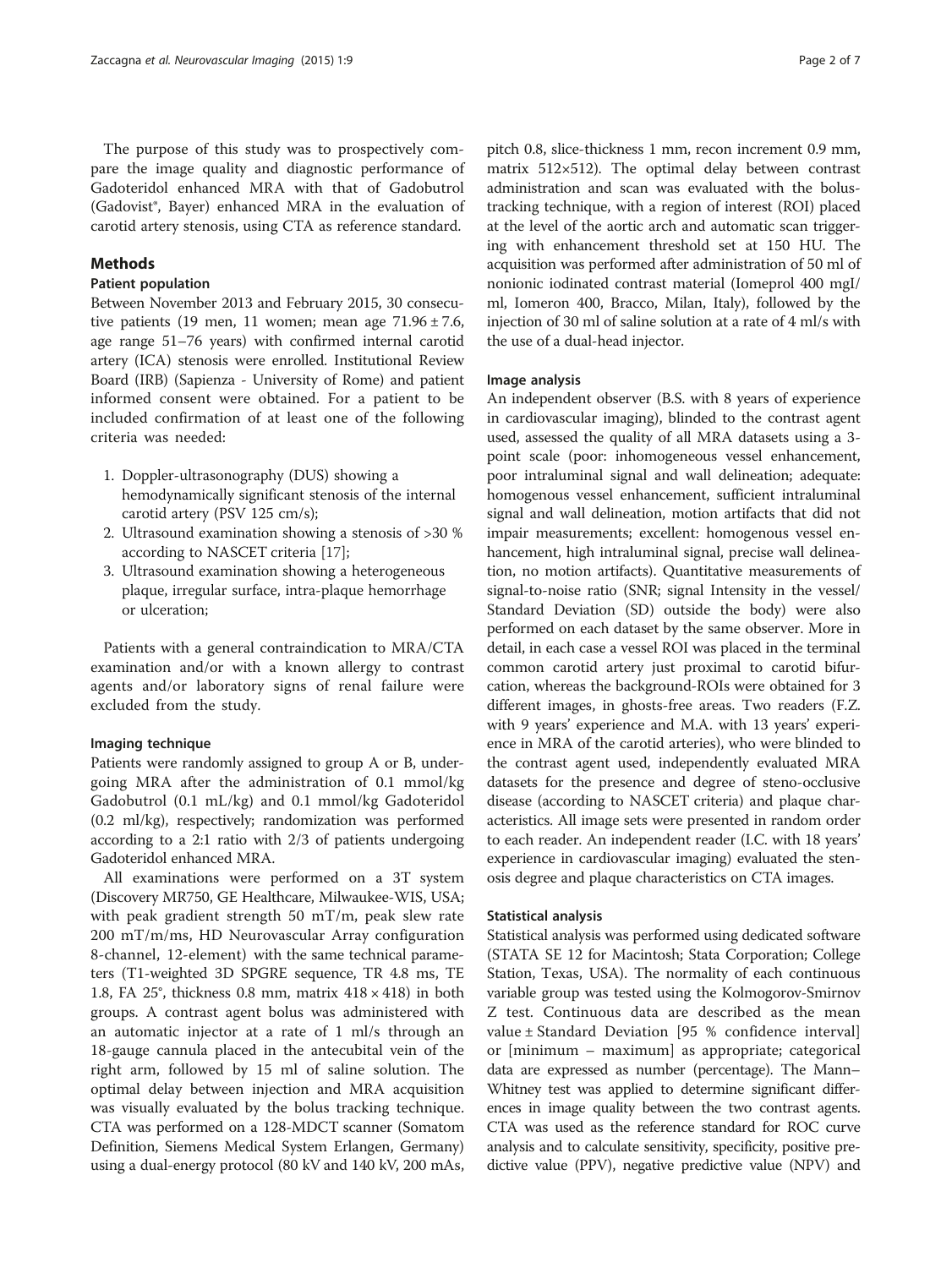Table 1 Table shows demographic and clinical characteristics of the groups; categorical data are expressed as number (percentage), continuous data are described as the mean value ± Standard Deviation [95 % confidence interval] or [minimum – maximum] as appropriate

|            | Gadoteridol $(n = 21)$   | Gadobutrol $(n = 9)$     | D    |
|------------|--------------------------|--------------------------|------|
| Sex, male  | 14 (66.7 %)              | 5(55.6%)                 | 0.57 |
| Age, years | $73.38 \pm 6.4$ [61-85]  | $68.56 \pm 9.3$ [51-81]  | 0.11 |
| Weight, kg | $71.29 \pm 10.9$ [53-92] | $71.78 \pm 11.4$ [57-96] | O 91 |
|            |                          |                          |      |

Differences between the groups were tested using the unpaired t-test and the Mann–Whitney according to the nature of examined data

accuracy for stenosis degree and plaque morphology (i.e. plaque ulceration or surface irregularity); a stenosis of 70 % was used as threshold level for stenosis degree. Areas under the curve (AUC) were compared using the Zstatistic to determine differences in diagnostic performance between the two contrast agents [\[18\]](#page-6-0). Pearson's correlation coefficient was used to assess performance in the evaluation of plaque length. Agreement between the two readers was tested using Cohen's kappa test and was deemed poor for kappa values of 0.21–0.40, fair for values of 0.41–0.60, good for values of 0.61–0.80 and excellent for values of 0.81–1.00 [\[19\]](#page-6-0). SNR values were compared using the Independent-Samples T Test. A  $p$  value < 0.05 was considered as statistically significant for all tests used.

#### Results

MRA and CTA examinations were successfully performed in all patients, without any adverse reaction related to gadolinium- or iodine-based contrast agent administration. 18 carotid arteries were evaluated in the 9 patients in group A (Gadobutrol-enhanced MRA) and 42 carotid arteries were evaluated in the 21 patients in group B

(Gadoteridol-enhanced MRA) (Table 1). The average contrast agent volume administered was  $7.3 \pm 1.2$  ml  $[6-10]$ in group A and  $14 \pm 1.9$  ml  $[11-18]$  in group B.

The quality of MRA examination was deemed excellent in 4/9 (44.4 %), adequate in 4/9 (44.4 %) and poor in 1/9 (11.1 %) of cases in group A (Gadobutrol-enhanced MRA) and excellent in 15/21 (71.4 %), adequate in 5/21 (23.8 %) and poor in 1/21 (4.8 %) of cases in group B (Gadoteridolenhanced MRA), without significant differences (Mann– Whitney test's  $p = 0.165$ ). The mean SNR values were 81.09  $\pm$  28.38 [33.03–151.36] in group A and 89.32  $\pm$  70.4 [28.3–277.5] in group B, without significant differences (independent-Samples T Test  $p = 0.635$ ) (Fig. 1).

Diagnostic accuracy in the evaluation of vessel stenosis was 0.94 in group A and 0.93 in group B (sensitivity, specificity, PPV and NPV are reported in Table [2\)](#page-3-0). ROC curve analysis (Fig. [2a](#page-3-0) and [b](#page-3-0)) demonstrated an AUC of  $0.974 \pm$ 0.028 [95 % c.i. 0.814–1.0] in group A and  $0.969 \pm 0.018$ [95 % c.i. 0.874–0.999] in group B, without significant differences in the assessment of vessel stenosis (z-statistic  $p = 0.936$ ).

Diagnostic accuracy in the evaluation of plaque morphology was 0.94 in group A and 0.76 in group B (sensitivity, specificity, PPV and NPV are reported in Table [3](#page-4-0)). ROC curve analysis (Fig. [2c](#page-3-0) and [d](#page-3-0)) demonstrated an AUC of 0.954 ± 0.045 [95 % c.i. 0.727–0.98] in group A and 0.813 ± 0.058 [95 % c.i. 0.658–0.913] in group B, without significant differences in the assessment of vessel stenosis (z-statistic  $p = 0.155$ ).

The average plaque length was  $12.94 \pm 6.23$  mm  $[6–20]$ in group A and  $11.9 \pm 7.4$  mm  $[4-25]$  in group B. Pearson's correlation coefficient revealed a good correlation between MRA and CTA both for Gadoteridol  $(r =$ 0.784;  $p = 0.000$ ) and Gadobutrol  $(r = 0.751; p = 0.000)$ .

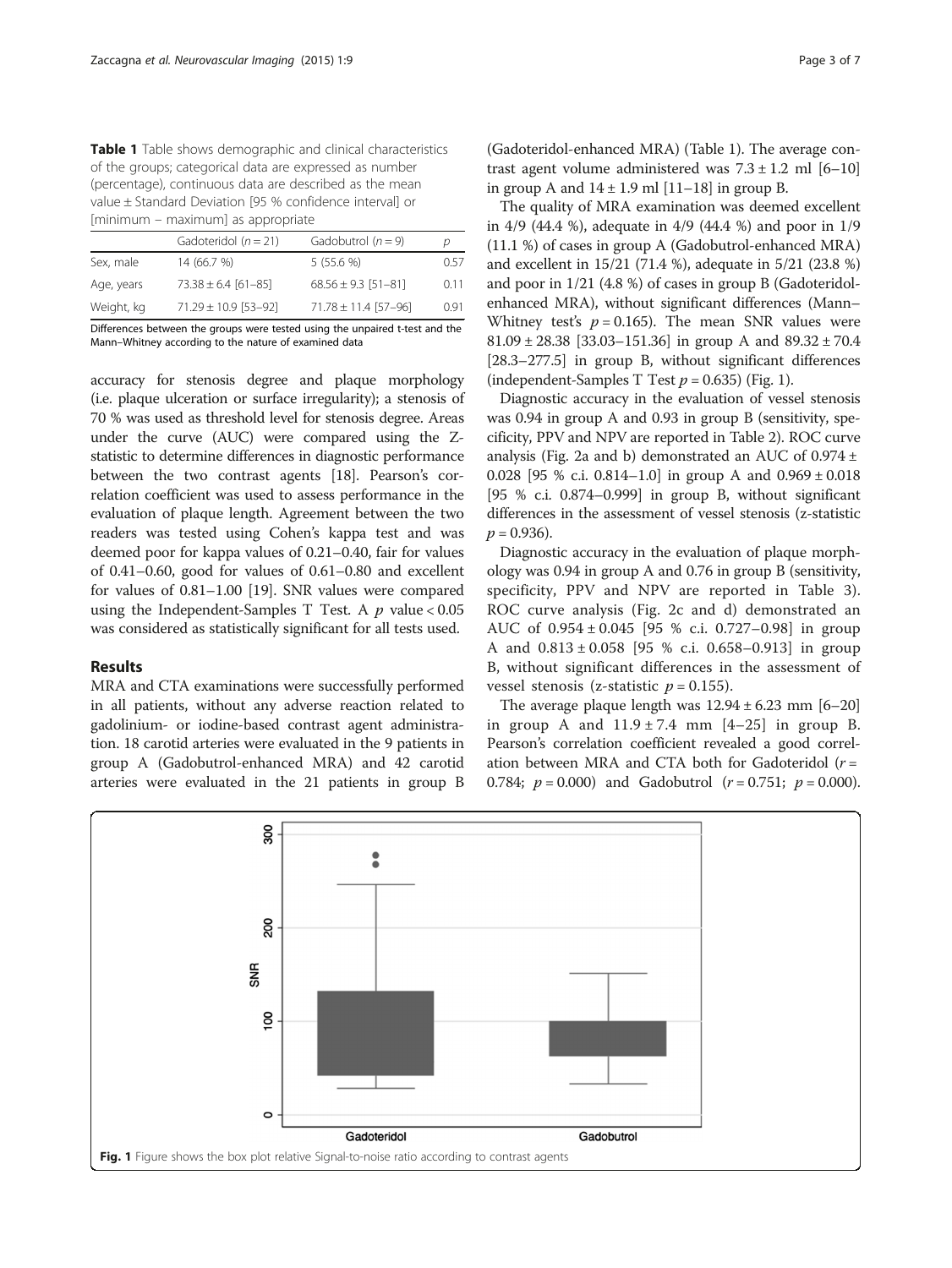<span id="page-3-0"></span>Table 2 Table shows accuracy, sensibility, specificity, Positive Predictive Value (PPV) and Negative Predictive Value (NPV) of Gadoteridol-enhanced MRA and Gadobutrol-enhanced MRA in determining stenosis degree

|             | Gadoteridol ( $n = 42$ ) | Gadobutrol ( $n = 18$ ) |
|-------------|--------------------------|-------------------------|
| Accuracy    | 0.93(39/42)              | 0.94(17/18)             |
| Sensibility | 1(10/10)                 | 0.86(6/7)               |
| Specificity | 0.91(29/32)              | 1(11/11)                |
| <b>PPV</b>  | 0.77(10/13)              | 1(6/6)                  |
| <b>NPV</b>  | 1(29/29)                 | 0.92(11/12)             |

Cohen's kappa revealed excellent agreement in stenosis degree evaluation between the two readers  $(k = 0.861)$  and good agreement in morphology detection  $(k = 0.733)$  and length determination  $(k = 0.722)$ .

# **Discussion**

Very few studies have compared Gadoteridol and Gadobutrol for clinical applications [\[20, 21](#page-6-0)]. In our studyno significant differences emerge in terms of image quality and Gadobutrol-enhanced carotid MRA. Several properties of contrast agents (molecular structure and size, interaction with blood components, concentration) may affect R1 relaxivity and thus influence vascular enhancement, image quality and diagnostic performance in MRA. It has often been claimed that Gadobutrol offers superior image quality in vascular and extravascular applications because of its higher gadolinium concentration (1 M) in the marketed vial as compared with standard contrast agents (0.5 M); however, the clinically approved dose of Gadobutrol is not different from that of other extracellular contrast agents (0.1 mmol/kg bodyweight) and, since it belongs to the extracellular class of contrast agents, its relaxivity at standard clinical doses is not affected by the higher concentration [[22](#page-6-0)]. In line with these observations, our results demonstrate that Gadoteridol-enhanced carotid MRA is not inferior to Gadobutrol-enhanced carotid MRA in terms of image quality and diagnostic accuracy. Moreover, the two contrast agents were substantially equivalent in the

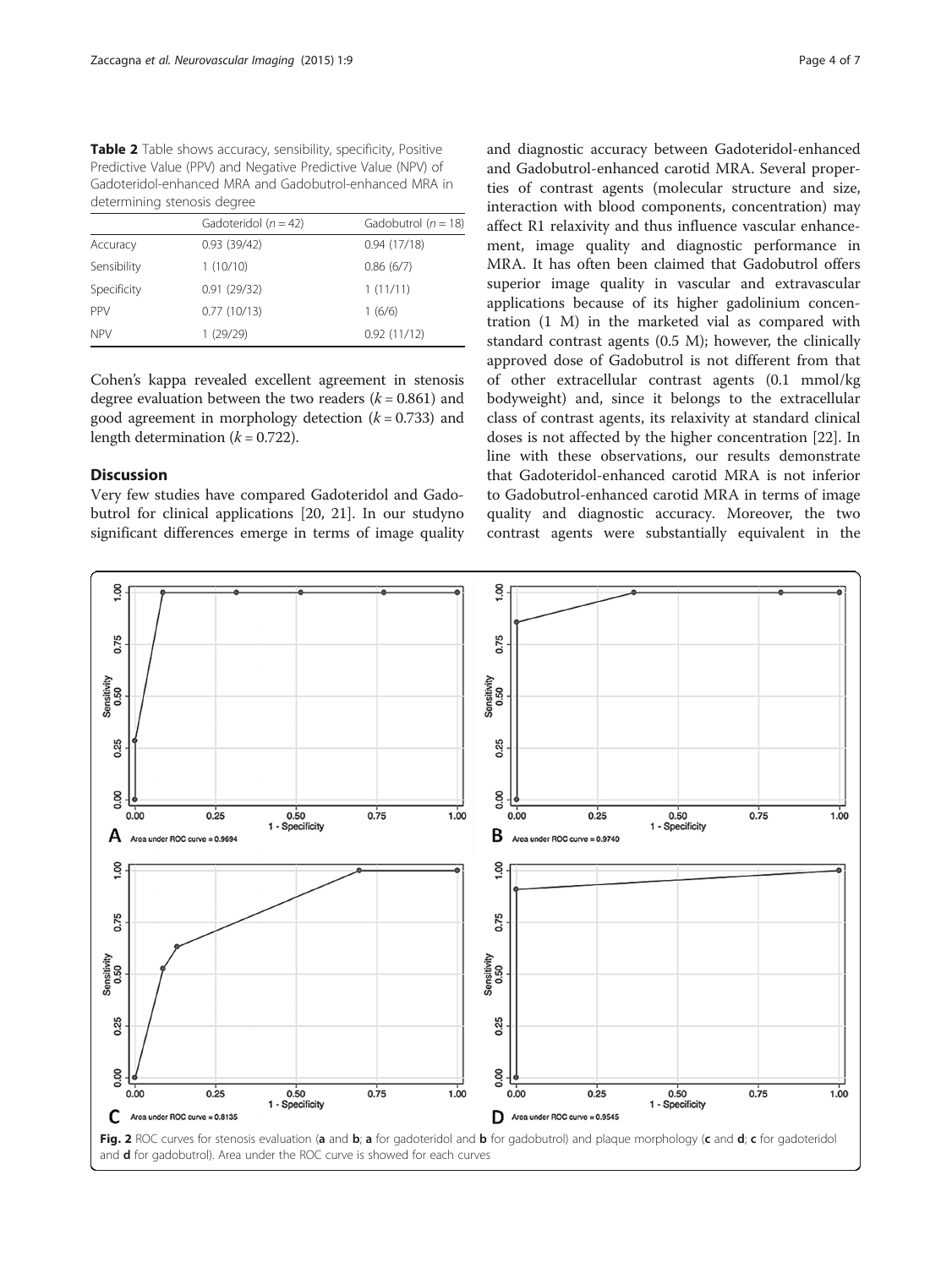<span id="page-4-0"></span>Table 3 Table shows accuracy, sensibility, specificity, Positive Predictive Value (PPV) and Negative Predictive Value (NPV) of Gadoteridol-enhanced MRA and Gadobutrol-enhanced MRA in plaque morphology evaluation

|             | Gadoteridol ( $n = 42$ ) | Gadobutrol $(n = 18)$ |
|-------------|--------------------------|-----------------------|
| Accuracy    | 0.76(22/42)              | 0.94(17/18)           |
| Sensibility | 0.63(12/19)              | 0.91(10/11)           |
| Specificity | 0.87(20/23)              | 1(7/7)                |
| <b>PPV</b>  | 0.8(12/15)               | 1(10/10)              |
| <b>NPV</b>  | 0.74(20/27)              | 0.875(7/8)            |

evaluation of stenosis degree, plaque morphology and length (Figs. 3 and [4](#page-5-0)). As regards the evaluation of image quality, our results for both subjective assessment and quantitative measurements of SNR, succeed in demonstrating the absence of statistically significant differences in the two groups of patients ( $p = 0.635$ ). It should be noted that high field (3T) scanners, as used in our study, may affect image quality by influencing gadolinium relaxivity and enhancement generated on T1-weighted sequences after intravenous injection in a slightly different

manner to that at 1.5T, at which the majority of contrast agent comparisons have been performed. In particular, at increasing magnetic field strengths gadolinium R1 relaxivity tends to decrease, hence one might expect a parallel deterioration of image contrast in MRA; however, the increased SNR achieved at higher magnetic field, as well as the improved background suppression due to the higher T1 of extravascular tissues, leads to an overall increase of vascular enhancement after contrast agent injection [\[22\]](#page-6-0). Even if the relaxivity of both Gadoteridol and Gadobutrol is negatively affected by the increased field strength, the resulting difference remains similar to what has been reported at 1.5T, with a difference that is not sufficient to significantly influence intravascular enhancement and SNR [\[6](#page-6-0), [23](#page-6-0), [24](#page-6-0)].

The implications of this study for routine practice may be relevant in terms of cost and convenience, since Gadoteridol is less expensive (around 80 euros per single dose vial) in comparison with Gadobutrol (around 130 euros per single dose vial). Moreover Gadoteridol is the sole agent approved for high-dose administration (0.3 mmol/kg), due in part to its high stability and lower potential for toxicity from long-term heavy metal

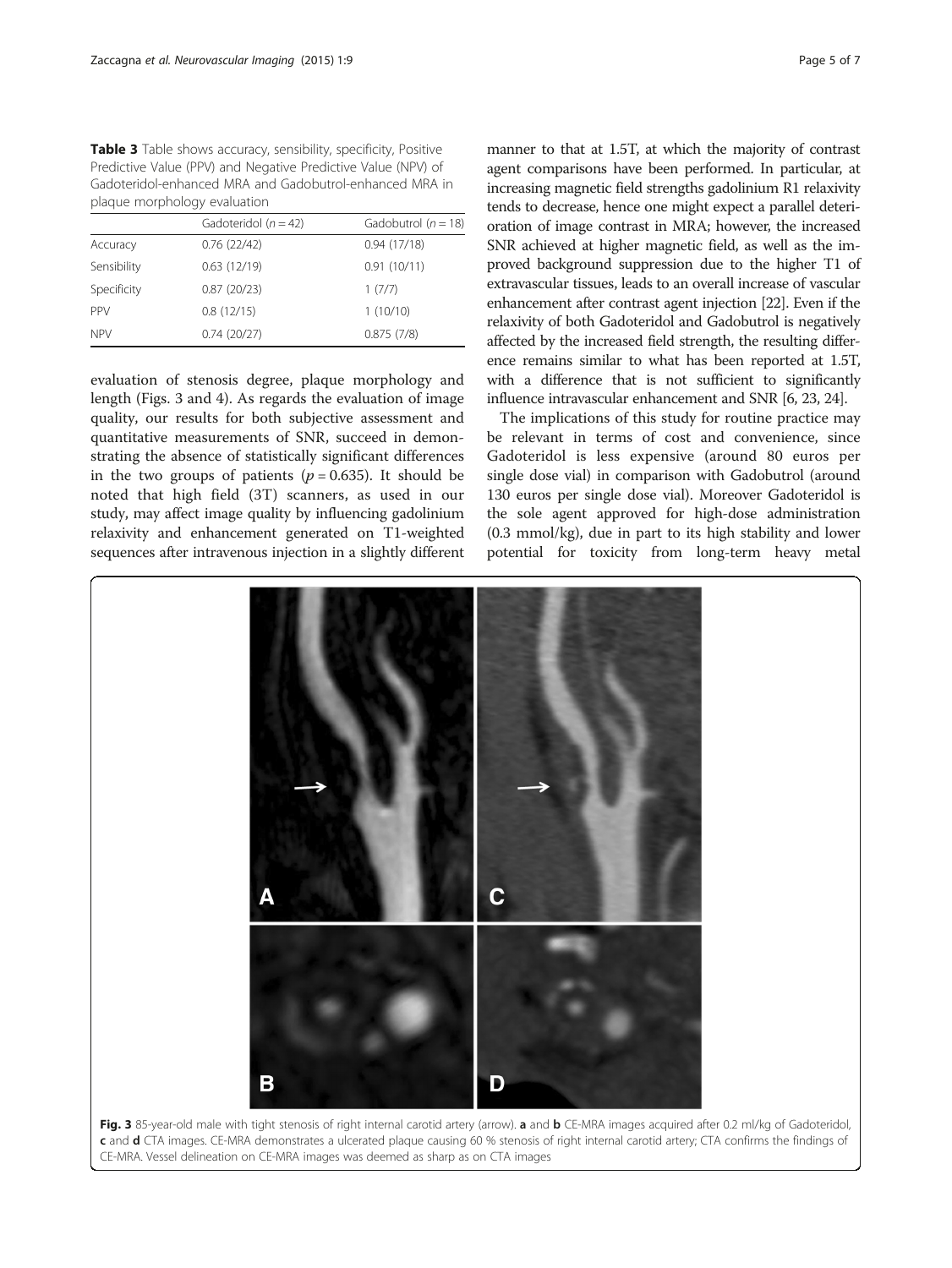<span id="page-5-0"></span>

deposition [\[10](#page-6-0), [11\]](#page-6-0); this may represent an additional advantage at lower magnetic fields [[25](#page-6-0)]. Furthermore, the adverse effects of Gadoteridol are reported to be very infrequent; it contains a cyclic nonionic chelate and has a high thermodynamic stability constant (23.8) and a long dissociation half-life (3 h). It's inclusion in the group of agents considered to be at low risk for Nephrogenic Systemic Fibrosis is probably related to these properties [\[26](#page-6-0)].

It should be noted that this study has some relevant limitations, the most important being the small sample size; however an extended study with a larger patient population is currently ongoing. In addition, digital subtraction angiography was not available for comparison in our series, since just a minority of patients with clinically significant stenosis underwent stenting procedures while the others were treated with endarterectomy without angiography. However, it should be noted that CTA has been shown to be a valid alternative to DSA as reference standard in comparative studies and, in daily clinical practice, it is currently used as the modality of choice for carotid imaging [\[27, 28](#page-6-0)]. Another relevant limitation

is represented by the inter-individual design of the study; however, this was due to ethical reasons since patients with significant disease are referred for treatment rather than a second contrast-enhanced MRA exam. The final limitation concerns the different sizes of the two patient groups; however, unequal randomization has been reported to be an accepted strategy in clinical trials to gain greater experience when comparing a new treatment to a reference standard, hence we adopted this randomization due to the lack of data on Gadobutrol-enhanced carotid MRA (in this regard it is also worth noting that the statistical power of a 1:1 allocation is 0.95 while the statistical power of a 2:1 ratio is 0.925, with a negligible difference).

# Conclusions

In conclusion, from our study, similar results of Gadoteridol-enhanced MRA compared with Gadobutrolenhanced MRA were observed, both in terms of image quality and diagnostic accuracy, in patients undergoing evaluation of carotid stenosis.